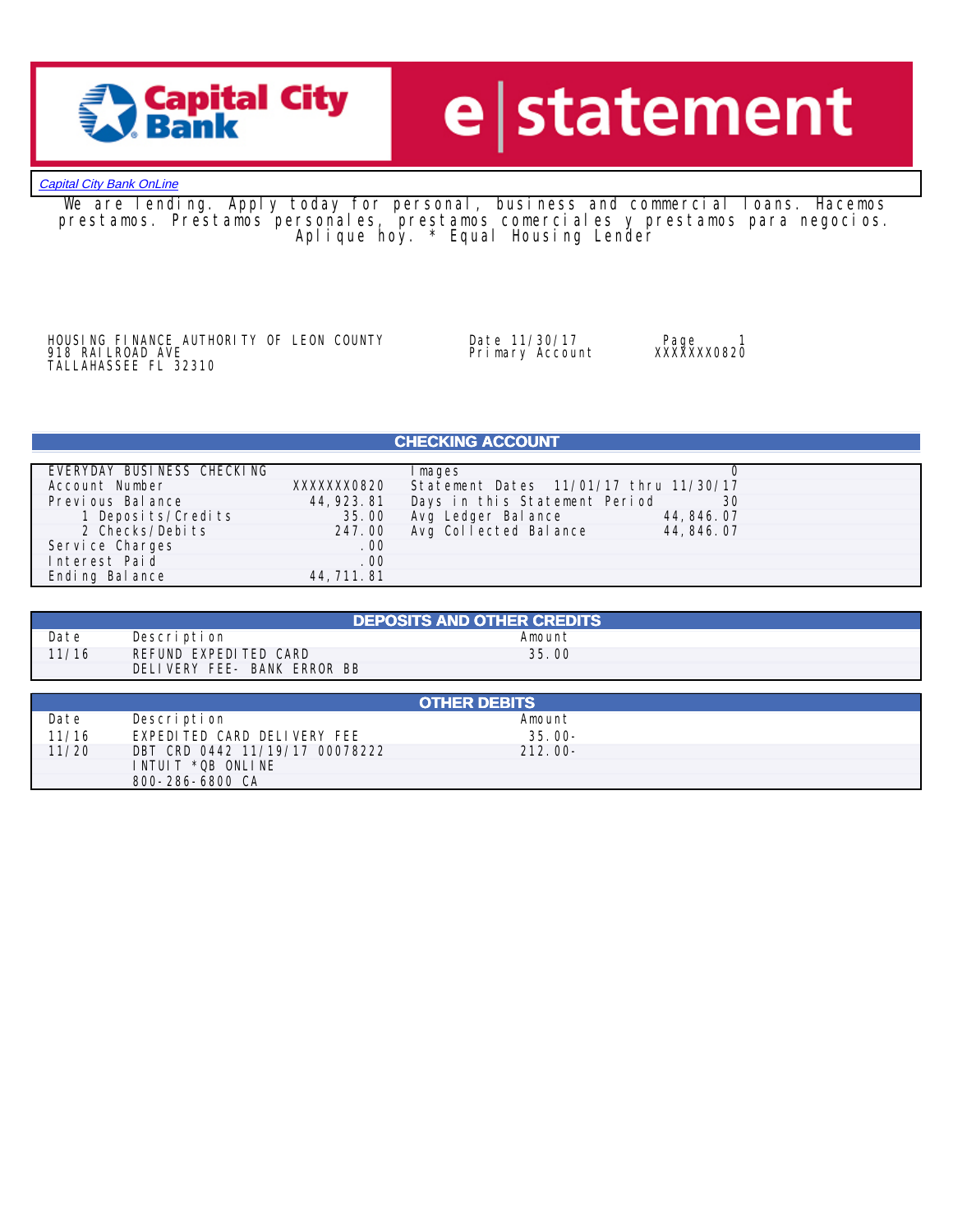

# e statement

**[Capital City Bank OnLine](https://www.ccbg.com)** 

 HOUSING FINANCE AUTHORITY OF LEON COUNTY Date 11/30/17 Page 2 918 RAILROAD AVE Primary Account XXXXXXX0820 TALLAHASSEE FL 32310

EVERYDAY BUSINESS CHECKING XXXXXXXX0820 (Continued)

| <b>DAILY BALANCE INFORMATION</b> |             |       |             |       |             |  |
|----------------------------------|-------------|-------|-------------|-------|-------------|--|
| Date                             | Bal ance    | Date  | Bal ance    | Date  | Bal ance    |  |
| 11/01                            | 44, 923, 81 | 11/16 | 44, 923, 81 | 11/20 | 44, 711, 81 |  |

------------END OF STATEMENT----------